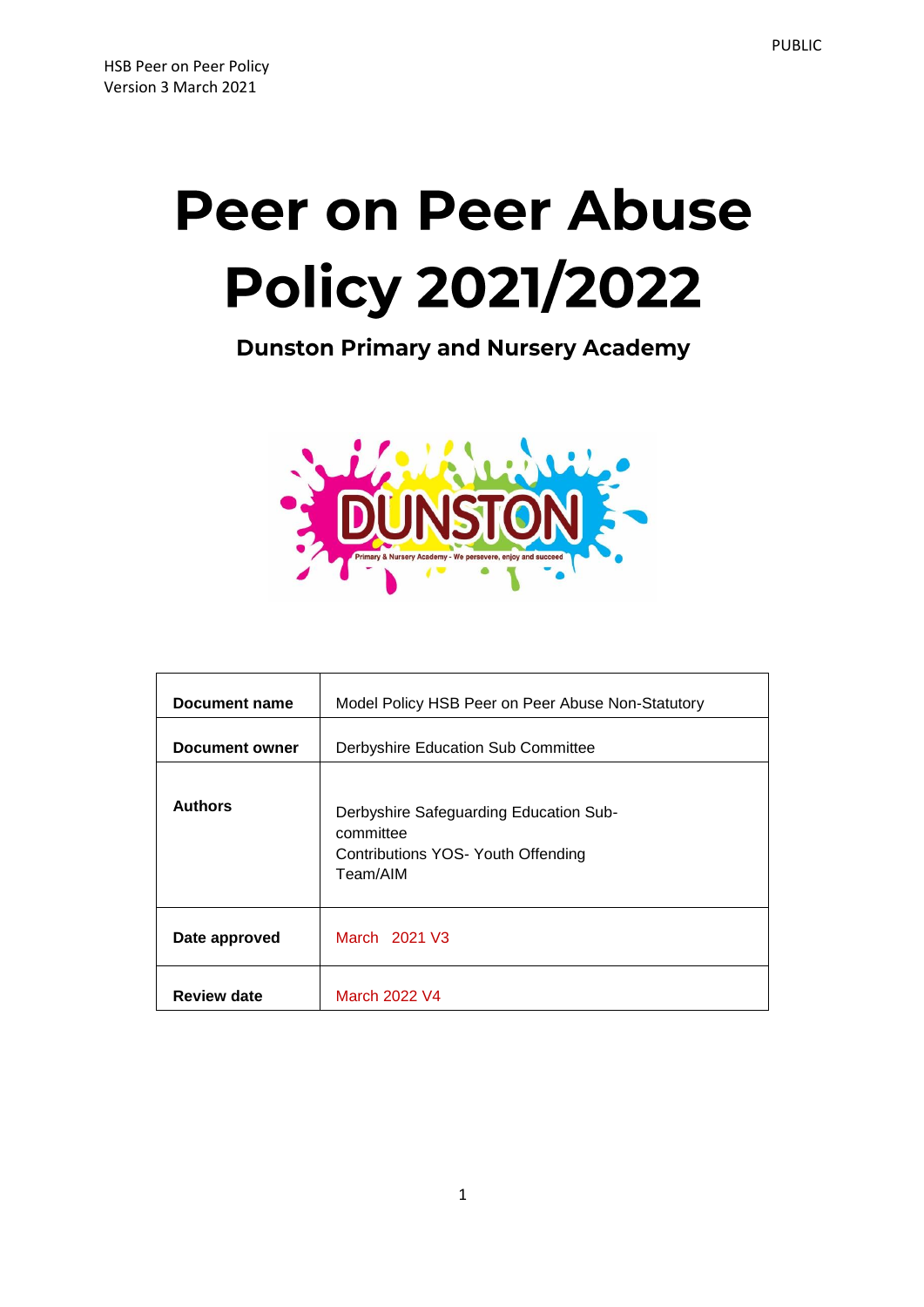#### **Introduction**

**Dunston Primary and Nursery Academy** is committed to a whole school approach to identifying, tackling & responding to peer on peer abuse, sexual harm/violence and harassment.

This policy supports the guidance issued to Derbyshire schools, that helps understand, identify and provides tools to respond to problematic/harmful sexual behaviours in schools.

A child/pupil as described in the policy is a child and young person up until 18 years.

#### **The Context**

This policy should be read in conjunction with:

- [Keeping Children Safe in Education. Statutory Guidance for schools and](https://www.gov.uk/government/publications/keeping-children-safe-in-education--2)  [colleges A](https://www.gov.uk/government/publications/keeping-children-safe-in-education--2)ll staff in a school should be familiar with the relevant sections that deal with Child on Child Sexual Violence and Harassment.
- [Sexual Violence and Sexual Harassment between Children in Schools and](https://www.gov.uk/government/publications/sexual-violence-and-sexual-harassment-between-children-in-schools-and-colleges)  [Colleges. D](https://www.gov.uk/government/publications/sexual-violence-and-sexual-harassment-between-children-in-schools-and-colleges)fE, latest guidance for HeadTeacher, Principals, Senior Leadership teams and designated safeguarding leads.
- The non-statutory UKCCIS guidance: 'Sexting in schools and colleges: [responding to incidents and safeguarding young people'](https://www.gov.uk/government/groups/uk-council-for-child-internet-safety-ukccis) and [KSCB](http://www.kscb.org.uk/guidance/online-safety) guidance: "Responding to youth produced sexual imagery"
- The non-statutory guidance: Sharing nudes and semi- nudes Advice for Education [Settings, Working with Young People](file:///C:/Users/katec21/Downloads/•%09https:/www.gov.uk/government/publications/sharing-nudes-and-semi-nudes-advice-for-education-settings-working-with-children-and-young-people)
- [Teaching Online Safety in Schools, DfE](https://www.gov.uk/government/publications/teaching-online-safety-in-schools) 2019
- [The Voyeurism Act, 2019 \(Section](https://www.gov.uk/government/publications/implementation-of-the-voyeurism-offences-act-2019) Up skirting)

We are committed to a whole school approach to ensure the prevention, early identification, and appropriate management of peer on peer abuse in our school and beyond.

In cases where peer on peer abuse is identified we will use the local safeguarding procedures as set out by the Derby and Derbyshire Safeguarding children partnership.

Some of these behaviours we will refer to other policies in school: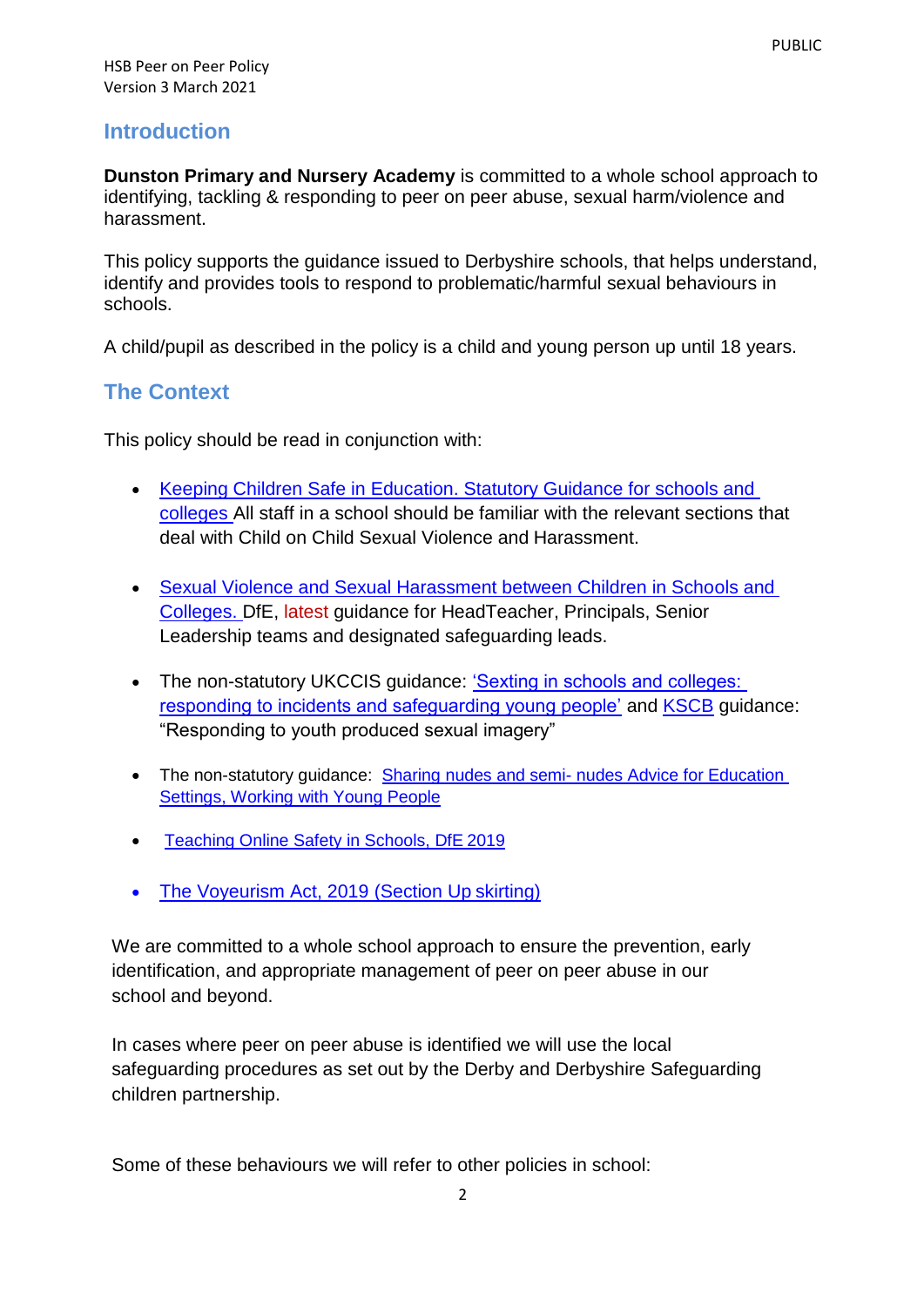HSB Peer on Peer Policy Version 3 March 2021

- The Safeguarding and Child Protection Policy;
- The Behaviour Policy;
- The Anti- Bullying policy;
- The Online safety Policy;
- Responding to an online incident in school;
- The Acceptable Use of the Internet and Electronic Communication Policy.

We recognise that peer on peer abuse can manifest itself in many ways such as:

- Child Sexual Exploitation;
- Sexting (youth produced digital imagery);
- Bullying- name calling, physical,
- Prejudiced behaviour- homophobic, disabilities;
- Cyber bullying & online abusive behaviour;
- Radicalisation;
- Abuse in intimate relationships, Children who display sexually problematic/harmful behaviour, including sexual harassment;
- Gang association and serious violence- County Lines, initiation, hazing;
- Race hate and Racism.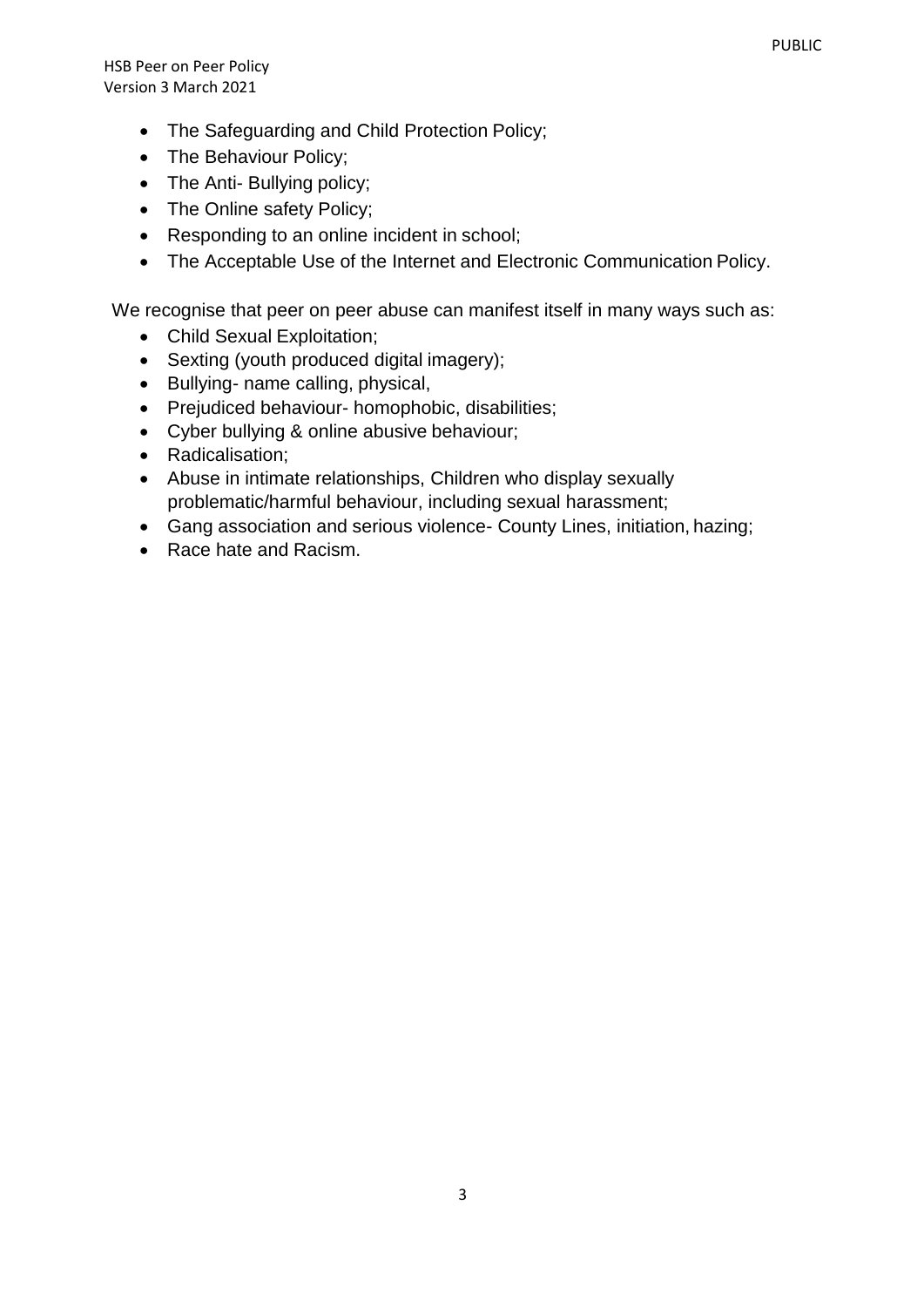## **Vulnerable Groups**

We recognise that all children are at risk but that some groups are more vulnerable than others and includes:

- A child with additional needs and disabilities;
- A child living with domestic abuse;
- A child who is at risk of/suffering significant harm;
- A child who is at risk of/or is been exploited or at risk of exploited (CRE, CSE)
- A looked after child:
- A child who goes missing or is missing education;
- Children who identifies as or are perceived as LGBTQI+ and/or any of the protective characteristics;

Research tell us that girls are more frequently identified as been abused by their peers and more likely to experience unwanted sexual touching, and sexual harassment. They often are exploited into gangs and are victims of sexual violence when in gangs. However, we are aware as a school that these are behaviours not just confined to girls.

Boys are less likely to report intimate relationship abuse and may display other behaviour such as anti- social/criminal behaviours. Boys are more likely to be exploited /entrapped into gangs and subject to violence as a result of gang culture.

# **Bullying and Online bullying and behaviour**

Peer on peer abuse, can happen online and through social media. This school will respond to this form of abuse, cyber bullying and related behaviour.

This school has other policies:

- The Safeguarding and Child Protection Policy;
- The Behaviour Policy;
- The Anti- Bullying policy;
- The Online safety Policy;
- The Acceptable Use of the Internet and Electronic Communication Policy.

Which relate to identifying, responding to and reporting this type of behaviour by pupils. We will take a robust approach and educate all our staff to help prevent and tackle this.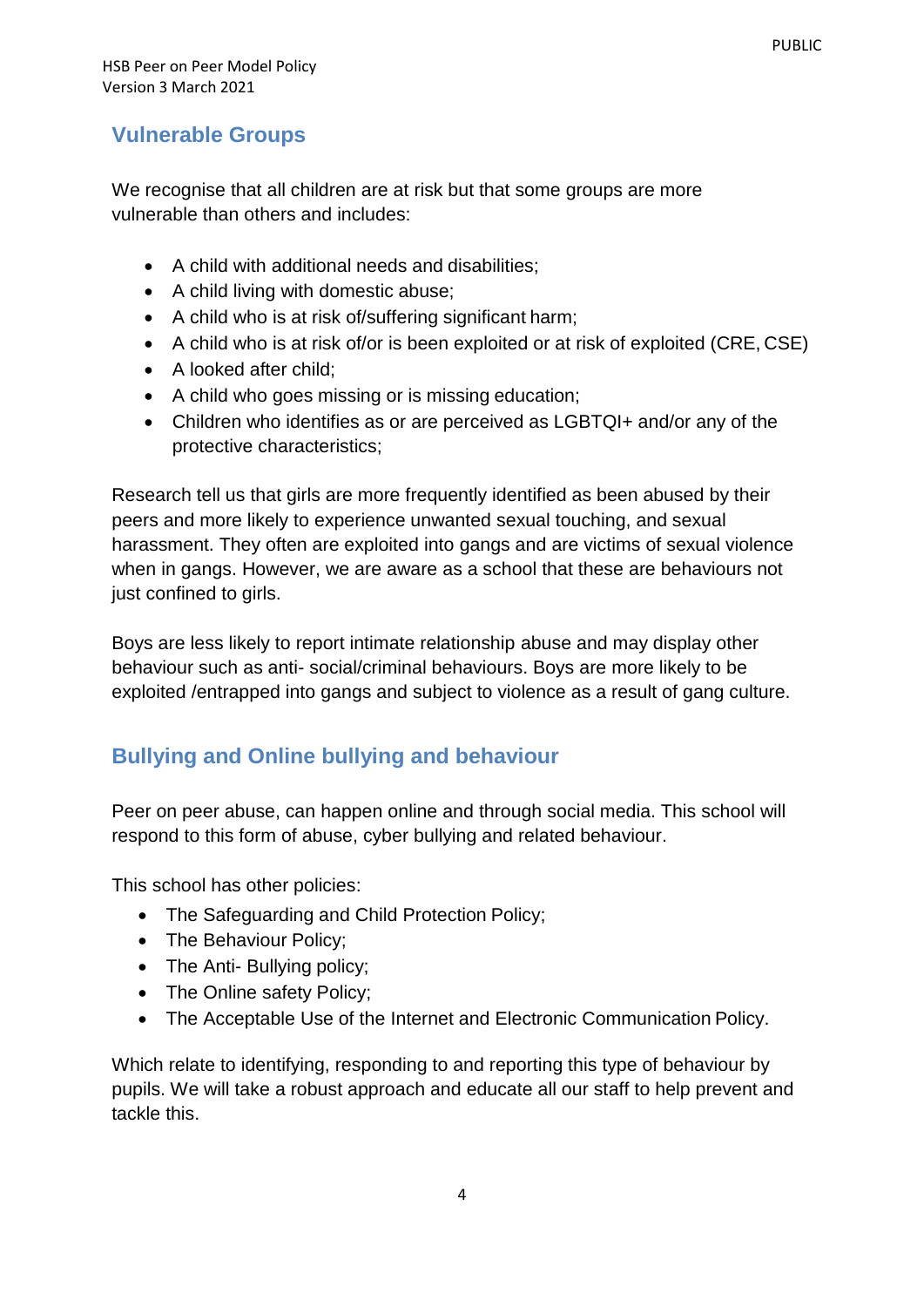### **Responding to Racism**

We acknowledge that Britain is a multi-racial and multi-faith country, and everyone has the right to have their culture and religion respected by others. Racist bullying is not just about the colour, it can be about your ethnic background or religion too.

We recognize that racism is illegal. We will, therefore, notify the police if we believe an offence may have been committed.

We will provide education in school about racism and its impact on children and their families and this will be taught as part of our Safeguarding curriculum. We will use a whole school approach of tackling and eradicating this type of behaviour.

# **Hate crime**

Hate crimes happen because of race, gender identity, religion, sexual orientation and disability.

Hate crimes can include:

- physical attacks physical assault, damage to property, offensive graffiti, neighbour disputes and arson
- threat of attack offensive letters or emails, abusive or obscene telephone calls, groups hanging around to intimidate you and unfounded, malicious complaints
- verbal abuse or insults harassment over the phone, by text or face to face, abusive gestures and remarks, bullying and threats

Hate crime can happen anywhere - at home, school, work or on the street. It can be frightening for the victim and witnesses. Hate crime can happen in school. It is an offence and we will notify the police if we believe an offence may have been committed.

## **Sexual Harm, Violence and/or Sexual Harassment**

Sexual harm, violence and sexual harassment can occur between two children of any age or gender; this can either be a group of children sexually assaulting or sexually harassing a single child or group of children. We recognise that this behaviour can take place in a school or any setting where pupils are together.

The impact of this behaviour on children can be very distressing having an impact on academic achievement and their emotional health & wellbeing.

All behaviour takes place on a spectrum. Understanding where a pupil's behaviour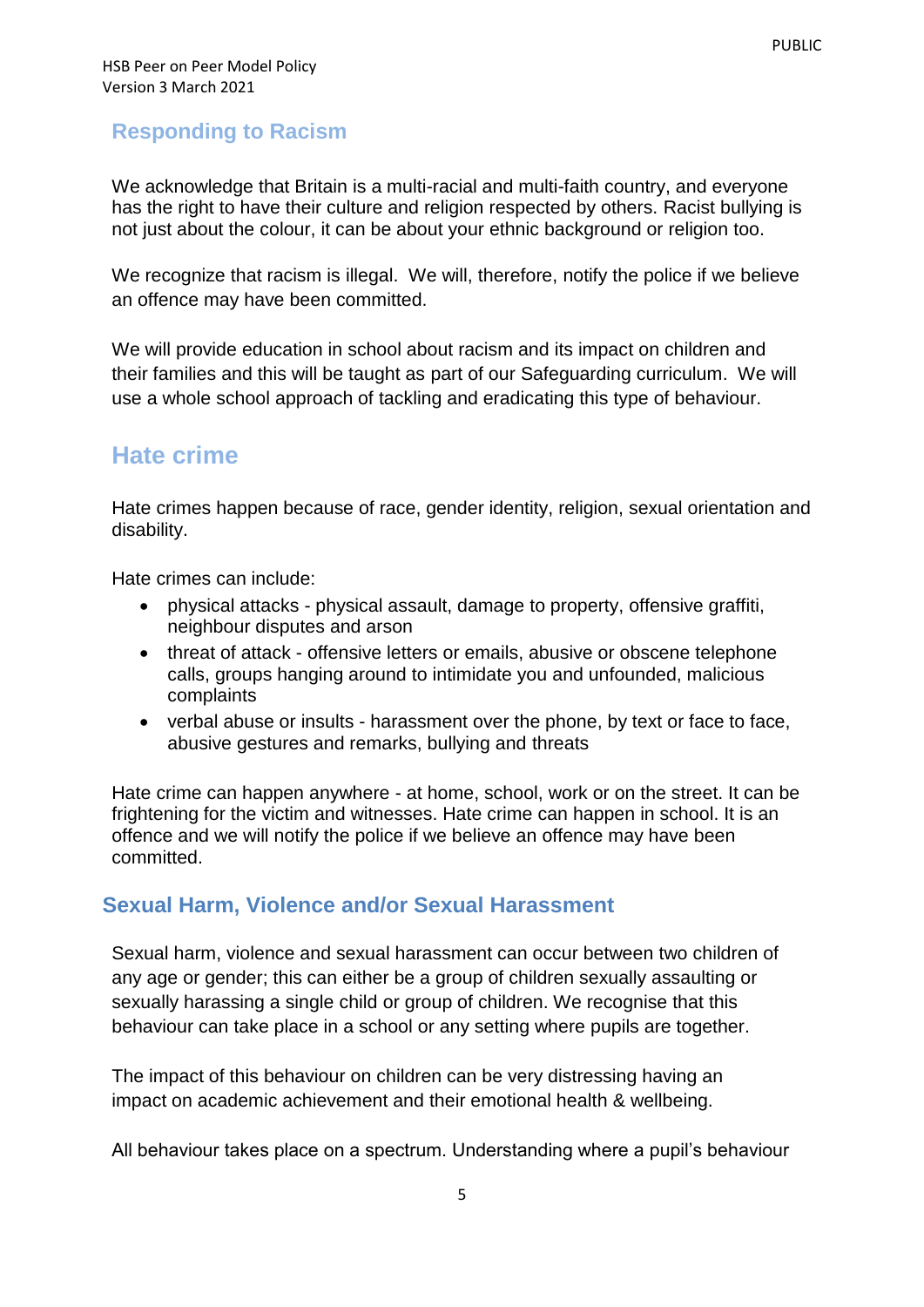falls on a spectrum is essential to being able to respond appropriately to it.

In this policy we recognise the importance of distinguishing between healthy, problematic and sexually harmful behaviour (HSB).

As a school therefore, we may use the Lucy Faithful Traffic light Tool. This is a nationally recognised and acclaimed tool to assist in determining healthy, problematic and harmful sexual behaviours in children and young people.

We may also use an 'In-School' Health, Wellbeing and Safety Support Plan, or an 'In-School' Risk HSB Management Plan depending on the outcomes of assessing risk in each individual case.

Using tools like this will help us:

- Decide next steps and make decisions regarding safeguarding children;
- Assess and respond appropriately to sexual behaviour in pupils;
- Understand healthy sexual development and distinguish it from problematic/ harmful behaviour;
- Assist with communicating with parents/cares about the concerns we have about their child/children;
- Assist with communicating with our partners and agencies about the concerns we have regarding a pupil in the school.

#### **Action following a report of Sexual Harm, Violence and/or Sexual Harassment**

We will inform all staff that should they see or hear of any sexual behaviour they will stop the behaviour immediately; report the behaviour to the Designated Safeguarding Lead and make a written record of the incident.

We will speak to the pupil to establish their view about what happened and why, what understanding they have, what responsibility they take for their actions, and their willingness/ability to work on their behaviours.

We will speak to the pupil/s who has been targeted to establish the impact on them of the behaviour. How the other pupil/s managed to get in a position to carry out the behaviour, how they are feeling about the other pupil now, and what support they require.

This will only be to ascertain clarification; any further investigation may have to be undertaken by the statutory agencies.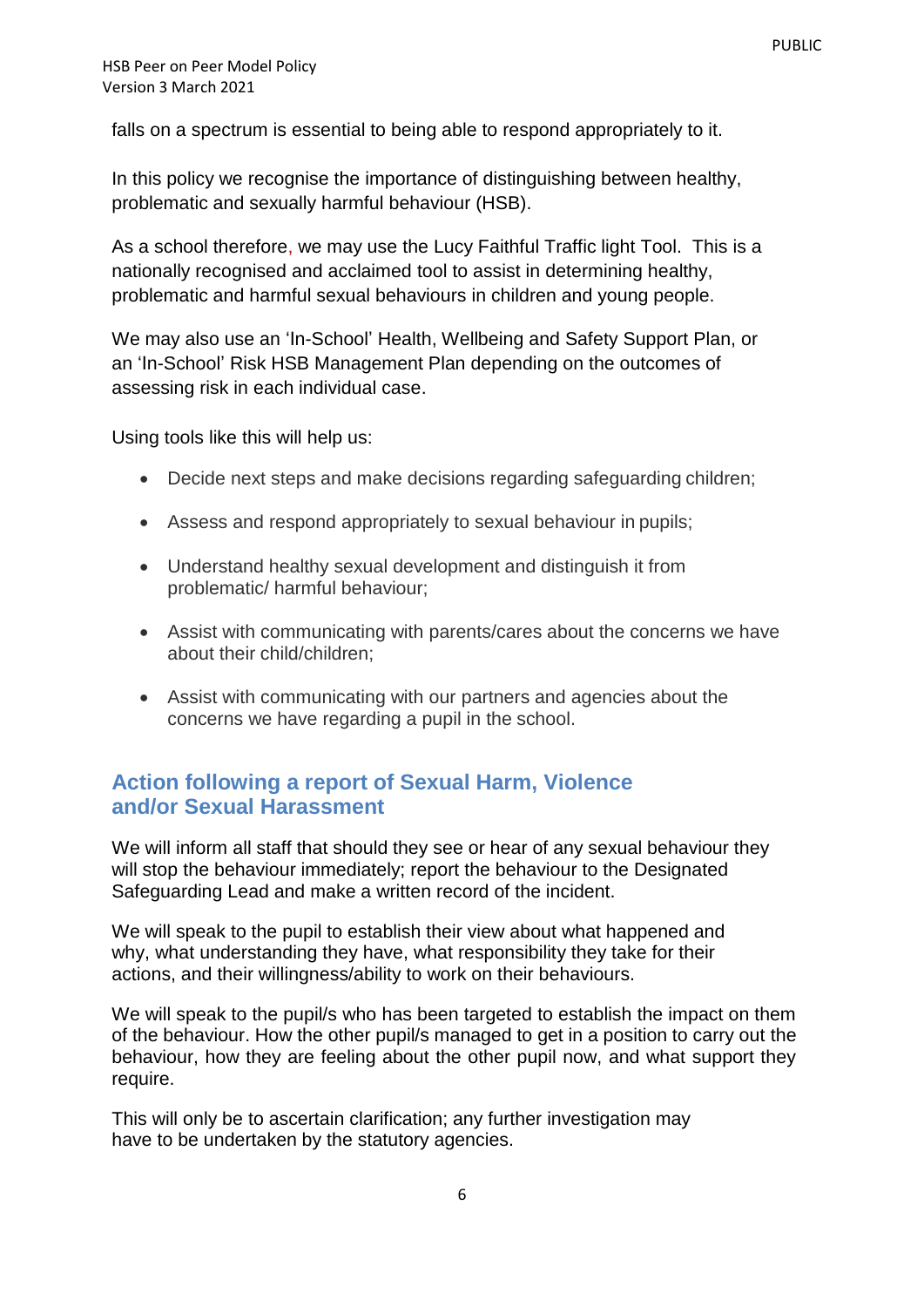We will contact the parents/carers of those involved and share the

information.

Following an incident, we will consider:

- The wishes of the victim in terms of how they want to proceed
- Whether they want to make a police complaint. This is especially important in the context of sexual violence and sexual harassment;
- The nature of the alleged incident(s) e.g. the intention, mitigating circumstances AND Including: whether a crime may have been committed and consideration of harmful sexual behaviour;
- The ages of the pupils involved;
- The developmental stages of the pupils involved;
- Any power imbalance between the pupils concerned. For example, is the alleged abuser significantly older, more mature or more confident? Does the victim have a disability or learning difficulty?
- If the alleged incident is a one-off or a sustained pattern;
- Are there ongoing risks to the victim, other pupils, siblings, adult students or school staff; or other related issues in the wider context?

Whilst the school establishes the facts of the case:

- The alleged abuser will be removed from any classes or areas they share with the victim;
- We will consider any reasonable steps to ensure the safety and protection of the alleged abuser, victim and all other pupils we have a duty to safeguard;
- We will consider how best to keep the victim and alleged abuser/s at a reasonable distance apart on school premises.
- We will use the recommended In School HSB Risk Management Plan if assessed as appropriate;
- We will use a Victim Support Plan.

These actions are in the best interests of the pupils involved and should not be perceived to be a judgment on the guilt of the alleged abuser/s.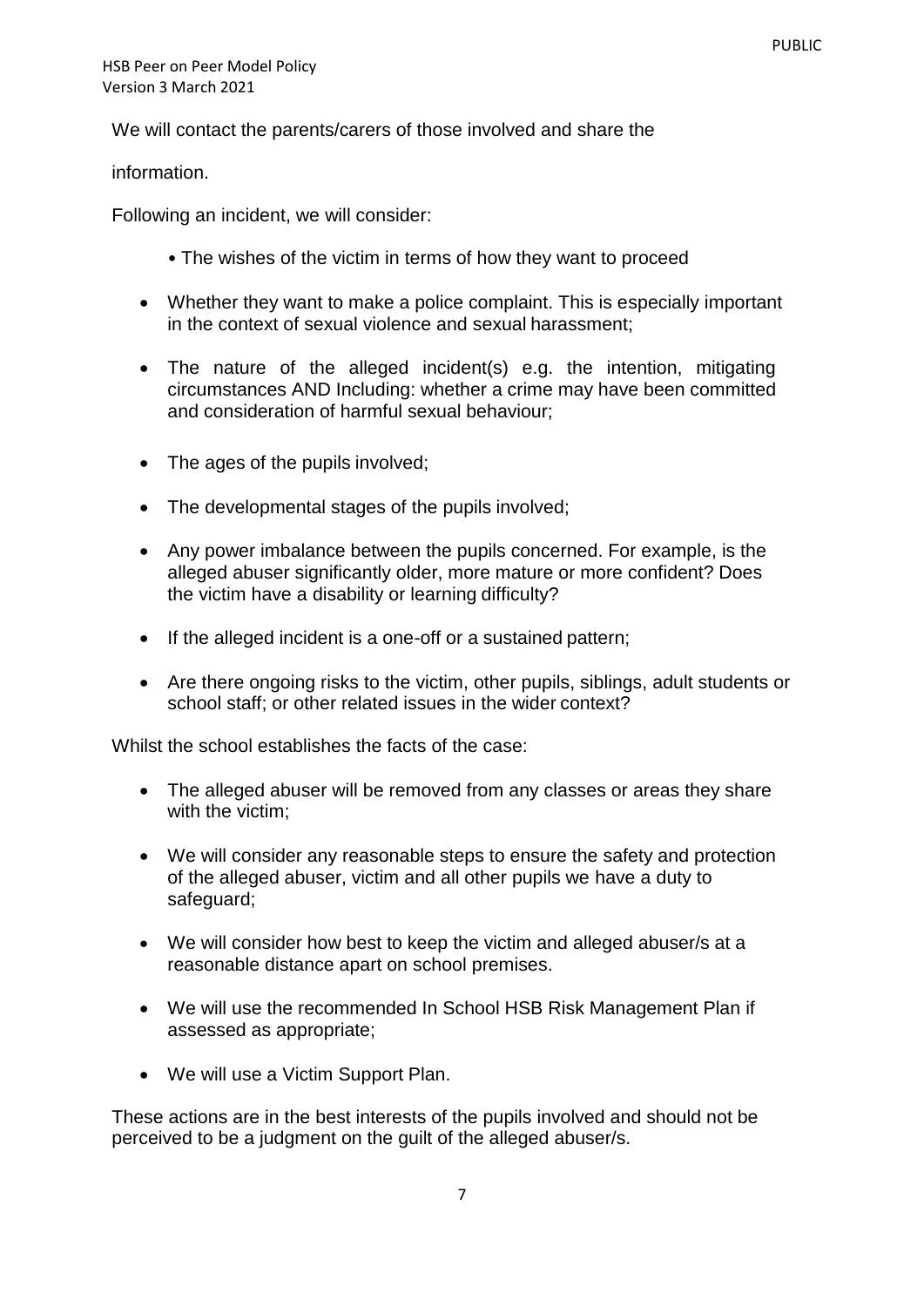#### **Responding to an incident/disclosure**

Where abuse or violence, including sexual harm and/or sexual harassment, has taken place outside of school involving one or more of our pupils; we will investigate and take action around the conduct of the pupil/s. We will also consider if we should notify the police if we believe an offence may have been committed.

Where behaviour between peers is abusive or violent, including sexual harm or sexual harassment within the school; we will use our procedures as set out by the schools child protection and safeguarding policy, and the procedures as set out by the local Childrens Safeguarding Partnership. This will mean a referral to the police and a referral to Childrens' Social Care Services.

All staff understand that all concerns must be reported to the Designated Safeguarding Lead; however, we acknowledge that anyone can make a referral.

We will record all instances of bullying, prejudice, violence and sexual violence and related incidents involving peers. This will include racism and racist bullying. We will inform parents/carers of this.

Our records will show what actions have been taken and any outcomes. We will produce these for an OFSTED inspection if requested and we will also demonstrate how we have tackled any of these incidents to prevent recurrence.

#### **Reporting**

Any incident of racism, race hate or incitement to hate will be reported to the police if it is believed an offence many have been committed.

Any incident of alleged or an actual incident of sexual harm, violence and/or sexual harassment will be reported to the police if it is believed an offence may have been committed. In all cases consideration is given to reporting the matter to Children Social Care Services.

There are circumstances in some cases of sexual harassment/touching which dependent upon age and understanding/age of criminal responsibility, (e.g. oneoff incidents), which we may decide that the child/ren concerned are not in need of Early Help or statutory intervention.

In these situations, it would be appropriate to handle the incident internally, for example by utilising the behaviour and bullying policies, providing pastoral intervention and support. We may also decide that some child/ren involved do not require Statutory Interventions; however, they may benefit from Early Help.

Early Help means providing support as soon as a problem emerges, this can be at any point in a child's life. We will decide if an early help approach will benefit a pupil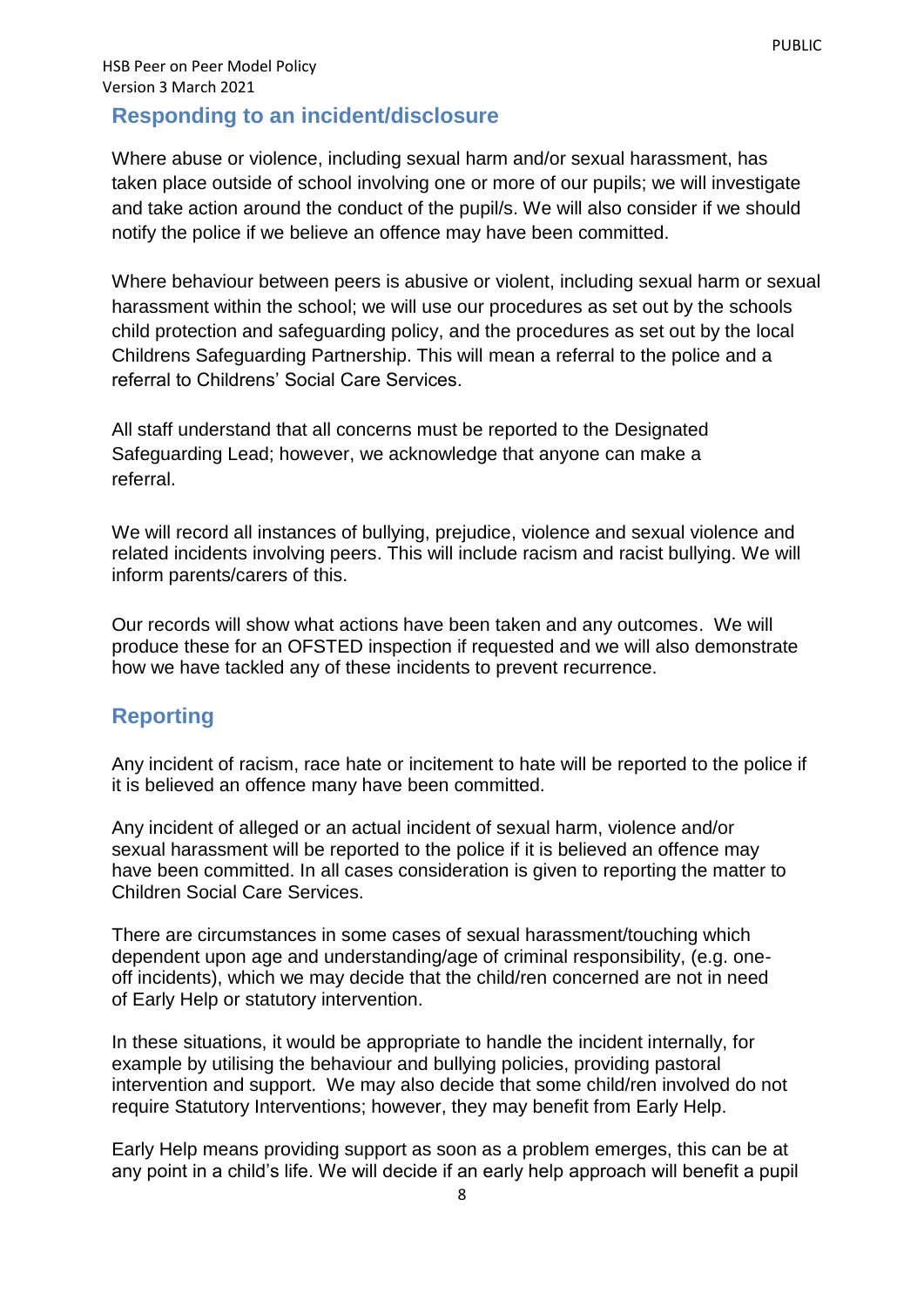HSB Peer on Peer Model Policy Version 3 March 2021 following any outcome of assessment that we may use. This may mean the development of a safety and support plan as part of the early help process.

Providing Early Help is more effective in promoting the welfare of child/ren than reacting later. This school acknowledges that an Early Help Assessment can be useful to address non- violent harmful sexual behaviour and may prevent escalation of sexual violence.

#### **Sanctions**

We will consider the sanctions available to use as school in reference to our Behaviour Policy.

We recognise disciplinary actions rarely resolve issues of peer on peer abuse and this school will consider all courses of action and intervention.

We recognise that emotions and feelings can run high, and we will endeavour to respond to concerns from any pupil, other pupils, parents and the local community.

We will ensure all necessary parties including the parents/carers are informed and kept up to date. We will listen to any concerns and will work to attempt to resolve these.

#### **The Role of the AIB**

The Chair of the Primary AIB/ Link Safeguarding Trustee will need to be aware of the complexities when an incident or incidents come to light, and when staff in the school are trying to manage these behaviours. This includes the use of sanctions, exclusions, pressures from parents to exclude and dealing with the parents of the alleged abuser or any alleged victim/s.

We know that as a school, the Chair of the Primary AIB/ Link Safeguarding Trustee will also need to consider that they may be approached by members of staff who are angry or anxious about pupils with sexual behaviours. In addition, we will also consider that there may be occasions where schools also feel pressures from external sources e.g. the local community and the media.

It is important that we as the AIB are informed and can help with a consistent approach and policy on such matters, and we recognise AIB members and Trustees should use any examples to help inform the schools future practice, ethos, reviewing any policy or procedure in light of this.

## **Multi-Agency Working**

This school will work with our partners and agencies; Childrens Social Care, the Police, Youth Offending Service, Health and CAHMS.

We recognise that we will be invited to share information, being a part of local partnerships and local partnership groups to help identify risk and issues both within